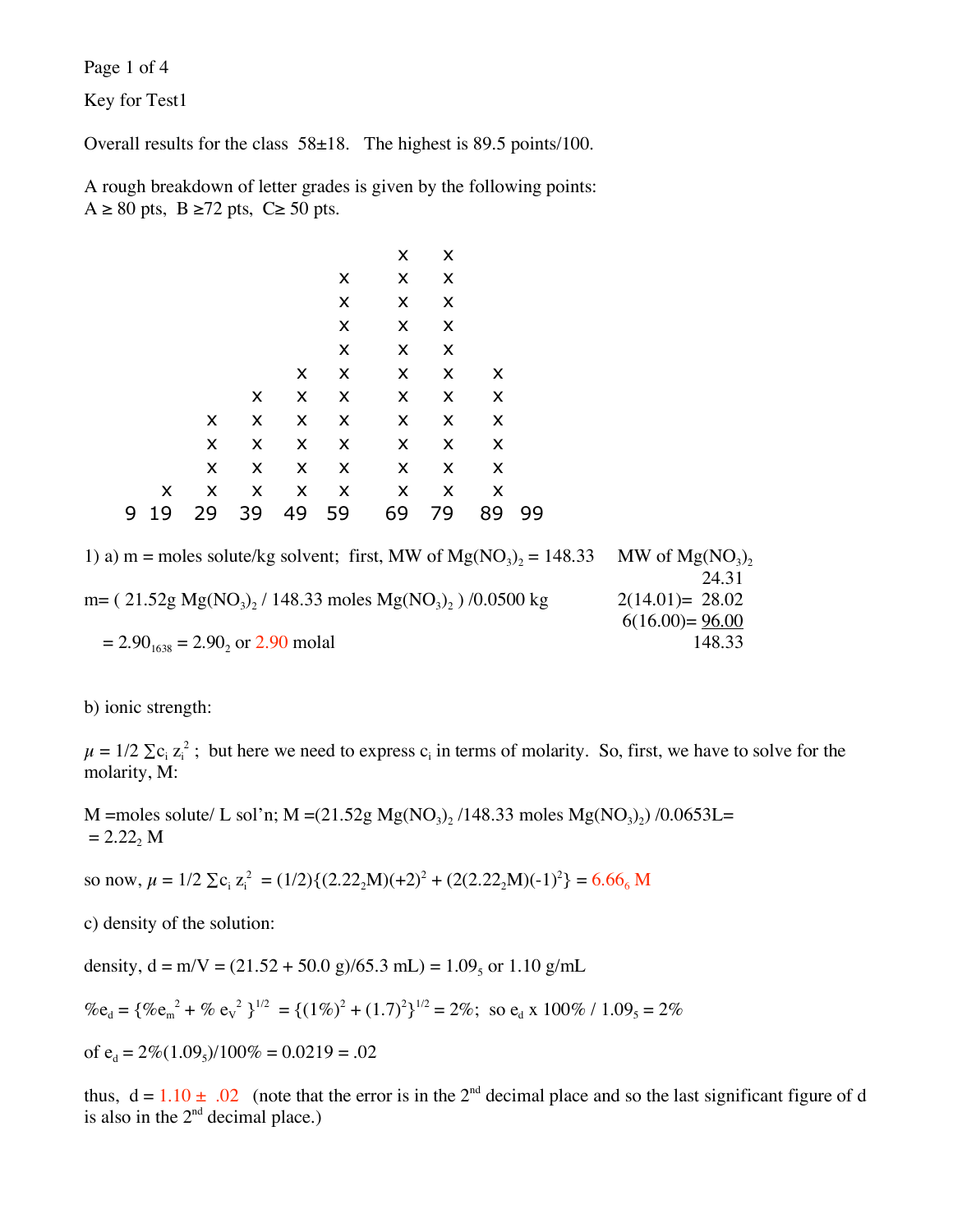## Page 2 of 4

d) weight % Mg(NO<sub>3</sub>)<sub>2</sub> = g solute x100%/ g solution = 21.52 x 100% / (21.52+50.0)g = 2152/71.5<sub>2</sub>  $=30.089\% = 30.0\%$  or  $30.1\%$ 

2) Essentially, this is a problem comparing replicate measurements. But first, let's determine whether to eliminate any measurement from method #2 (spectrophotometric):

Rearranging the data from smallest to largest: 1.11,1.15 1.17, 1.19, 1.20, 1.33.

Qcalc=gap/range=(1.33-1.20)/(1.33-1.11)=.59; Since Qcalc=.59>Qtable=0.56 for n=6  $\omega$  90% confidence. We drop 1.33.

Solve for mean  $\pm$  std deviation:  $\overline{z}_2$  = 1.16, s<sub>2</sub>=.04. Since the standard sample is the same, we can use comparison of replicate measurements:  $s_{\text{pooled}} = \sqrt{(0.02(5-1)+0.04^2(5-1))/(5+5-2)} = 0.03$ and t<sub>calc</sub>= { $(1.16-1.11)/.03$ )(5(5)/(5+5))<sup>1/2</sup> = 2.635.

Since t<sub>calc</sub>>t<sub>table</sub> at either the 90% or 95% confidence, we can say that **YES** the two methods are significantly different at 90% or 95% confidence. Note that we have assumed the Q test will also eliminate 1.33 @ 95% confidence.

3) a) the reagents used are: ammonia (or ammonium) and phosphate. The precipitated form of magnesium is  $Mg(NH_4)PQ_4$ . This was given during the lecture on gravimetry – with a note that students are accountable to know about this.

b) This is a problem of 2 unknowns. We can initially write:

grams  $MgCl<sub>2</sub> + grams Mn(CN)<sub>2</sub> = 4.200 g$ 

grams  $Mg_2P_2O_7$  + grams  $Mn_2P_2O_7$  = 5.320 g

we can proceed by letting  $x = \text{grams } MgCl_2$  and  $y = \text{grams } Mn(CN)_2$ 

Equation (1) becomes: (1)  $x + y = 4.200$ ; This gives us:  $y = 4.200 - x$ 

Equation (2) can be written in terms of x and y using the appropriate gravimetric factors (the MW's are given in the test):

(2) 
$$
\frac{(222.558g \text{ Mg}_2 \text{P}_2 \text{O}_2)}{((295.211)} \} \times + \{ \frac{283.824 g \text{ Mn}_2 \text{P}_2 \text{O}_2}{(2)(106.958)} \} \times = 5.320
$$

Substituting for y from  $(1)$  and simplifying the coefficients in  $(2)$ , Eqn  $(2)$  becomes:

1.1688  $x + 1.32680$  (4.200  $-x$ ) = 5.320

solving for y we get: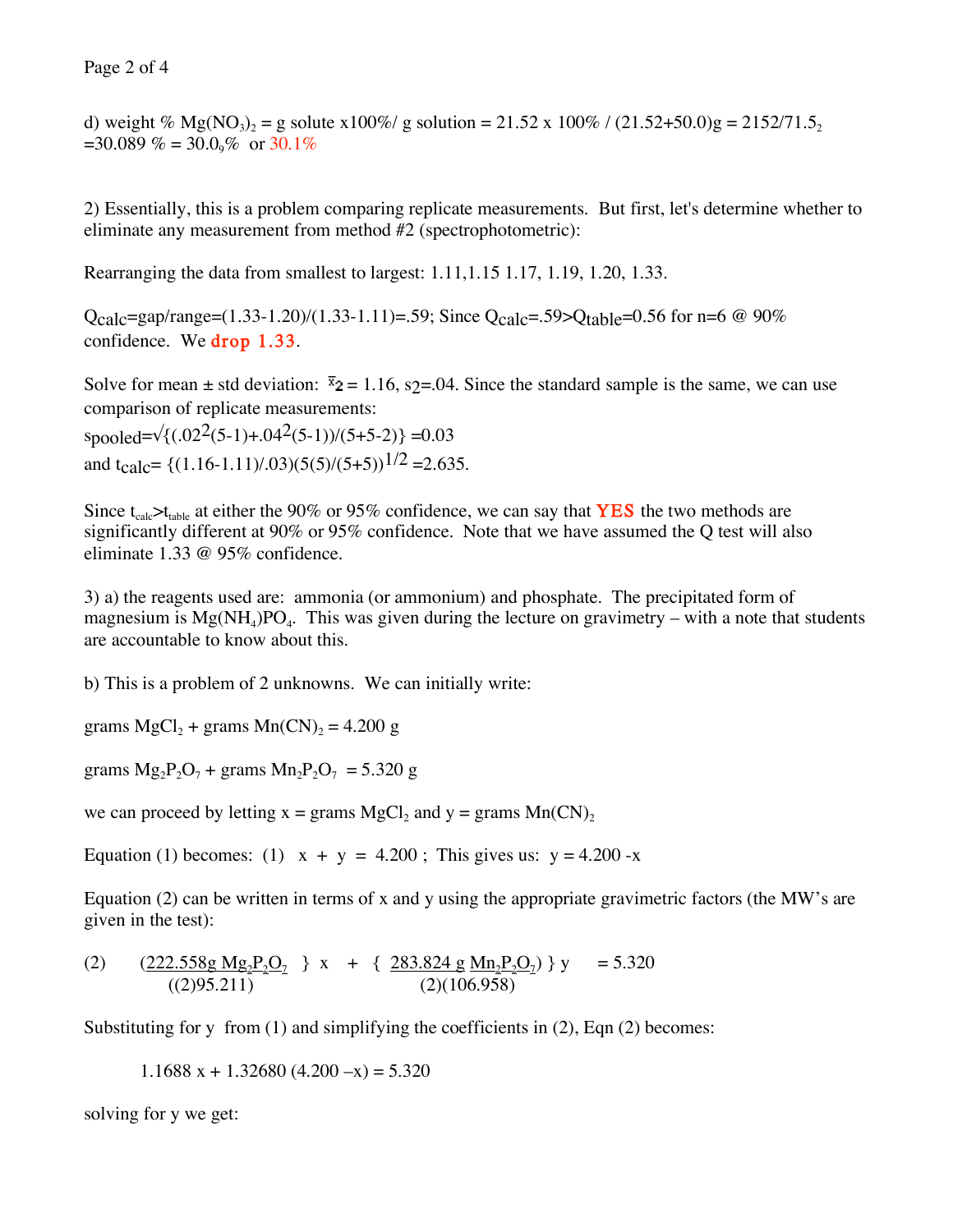1.1688  $x + 5.57256 - 1.32680 x = 5.320$ 

 $0.15800 x = 0.25256$ 

or,  $x = 1.5985$  grams of MgCl<sub>2</sub> and  $y = 4.200 - x = 4.200 - 1.5985 = 2.6015$  grams Mn(CN)<sub>2</sub>

so, % Mg =  $1.5985$  (24.305 g Mg/ 95.211 g MgCl<sub>2</sub>)(100%) = 9.71<sub>6</sub> % = 9.72% Mg 4.200 g ore

and also, , % Mn =  $2.6015$  (54.938 g Mg/ 106.958 g Mn(CN)<sub>2</sub>)(100%) = 31.8 % Mn 4.200 g ore

Note that we can also let  $x = \text{grams } Mg_2P_2O_7$  etc and solve for this. Or, we can also let  $x = \text{moles}$ MgCl<sub>2</sub> etc... We will get the same answer as long as we are doing the math correctly.

4) This is a  $K_{\rm sn}$  equilibrium. Designed to see if you understand how to use it and solve for solubility. Also to see how you calculate ppm:

the chemical equilibrium equation is:  $(aq) + 2 \text{ Cl}^-(aq)$   $K_{xp} = 1.66 \times 10^{-6}$  $x \t 2x$ 

OK, the expression for  $K_{sp}$  in this case is:  $K_{sp} = [Pb^{2+}][C1]^{2} = x(2x)^{2} = 4x^{3} = 1.66x10^{6}$ 

Solving for x we get  $x = (1.66x10^{-6}/4)^{1/3} = 0.00746$  M and that is the molar solubility.

As of the ppm of Cl we get:

 $[C1] = 2x = 2(.00746M) = (0.01492 \text{ mol/L}) (35.453 \text{ g/mol}) (1000 \text{ mg/g}) = 529 \text{ ppm Cl}$ 

(5) a) Charge Balance equation:

OK, we line up all the cations ( i.e. the "+ ions") on the left side of the "equal sign" and all the anions on the right side:

2 [ Fe<sup>2+</sup> ] + [Na<sup>+</sup>] = 3[PO<sub>4</sub><sup>3</sup>-]<sub>F</sub> + [F<sup>-</sup>]<sub>F</sub> Note that PO<sub>4</sub><sup>3-</sup> and F<sup>-</sup> have various forms as it reacts with water

to form the conjugate acids. OH is formed as it picks up  $H^+$  from  $H_2O$  molecules..., so the final

equation should be: 2 [ Fe<sup>2+</sup> ] + [ Na<sup>+</sup>] = 3[PO<sub>4</sub><sup>3-</sup>] + 2[HPO<sub>4</sub><sup>2</sup>-] + [ H<sub>2</sub>PO<sub>4</sub><sup>-</sup>] + [OH<sup>-</sup>] + [F<sup>-</sup>]

b) Mass Balance Equation:

Here we write:  $2 [Fe^{2+}] = 3[PO_4^{3}]_F = 3 { [PO_4^{3}]} + [HPO_4^{2}] + [H_2PO_4] + [H_3PO_4]$